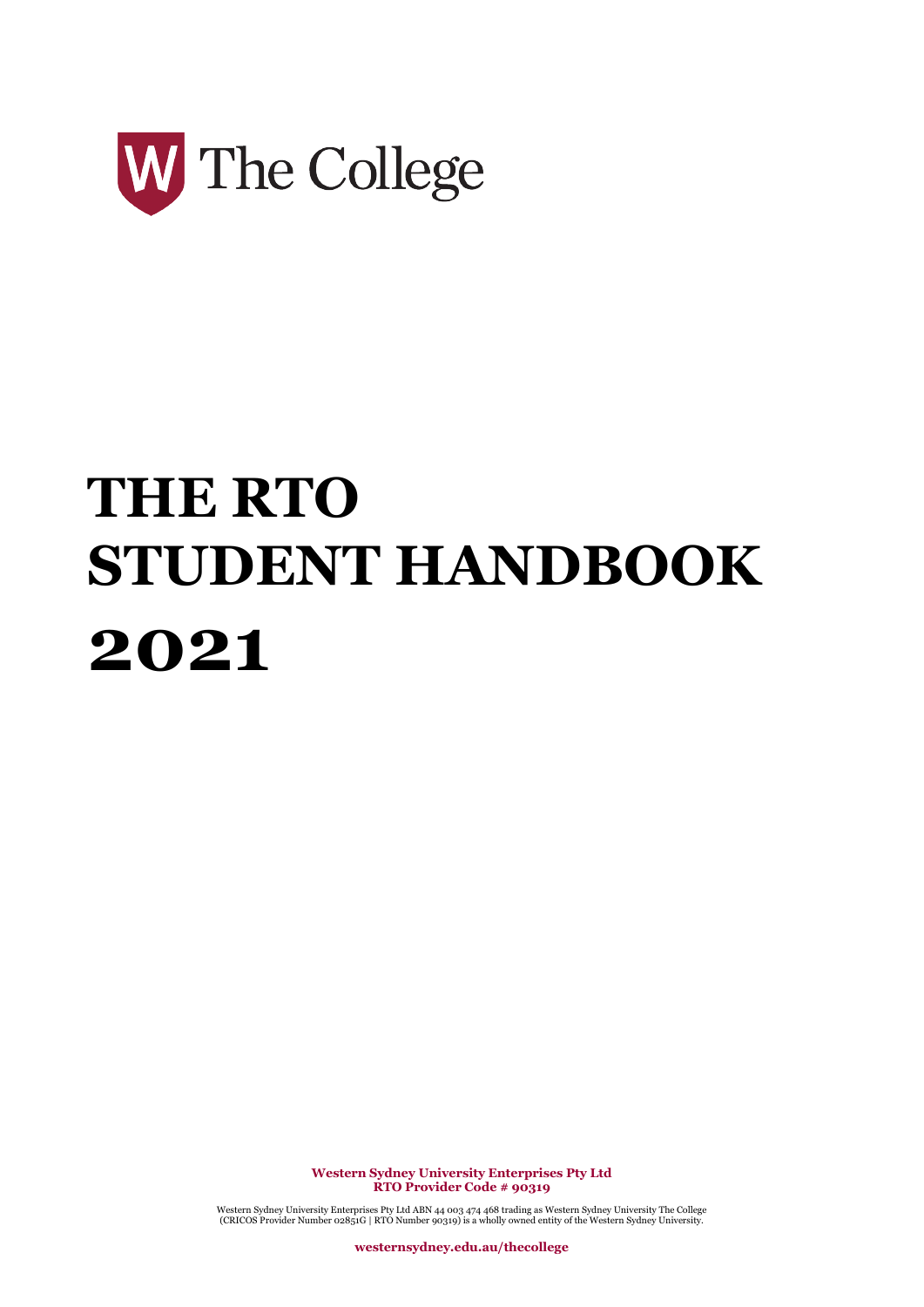

### **TABLE OF CONTENTS**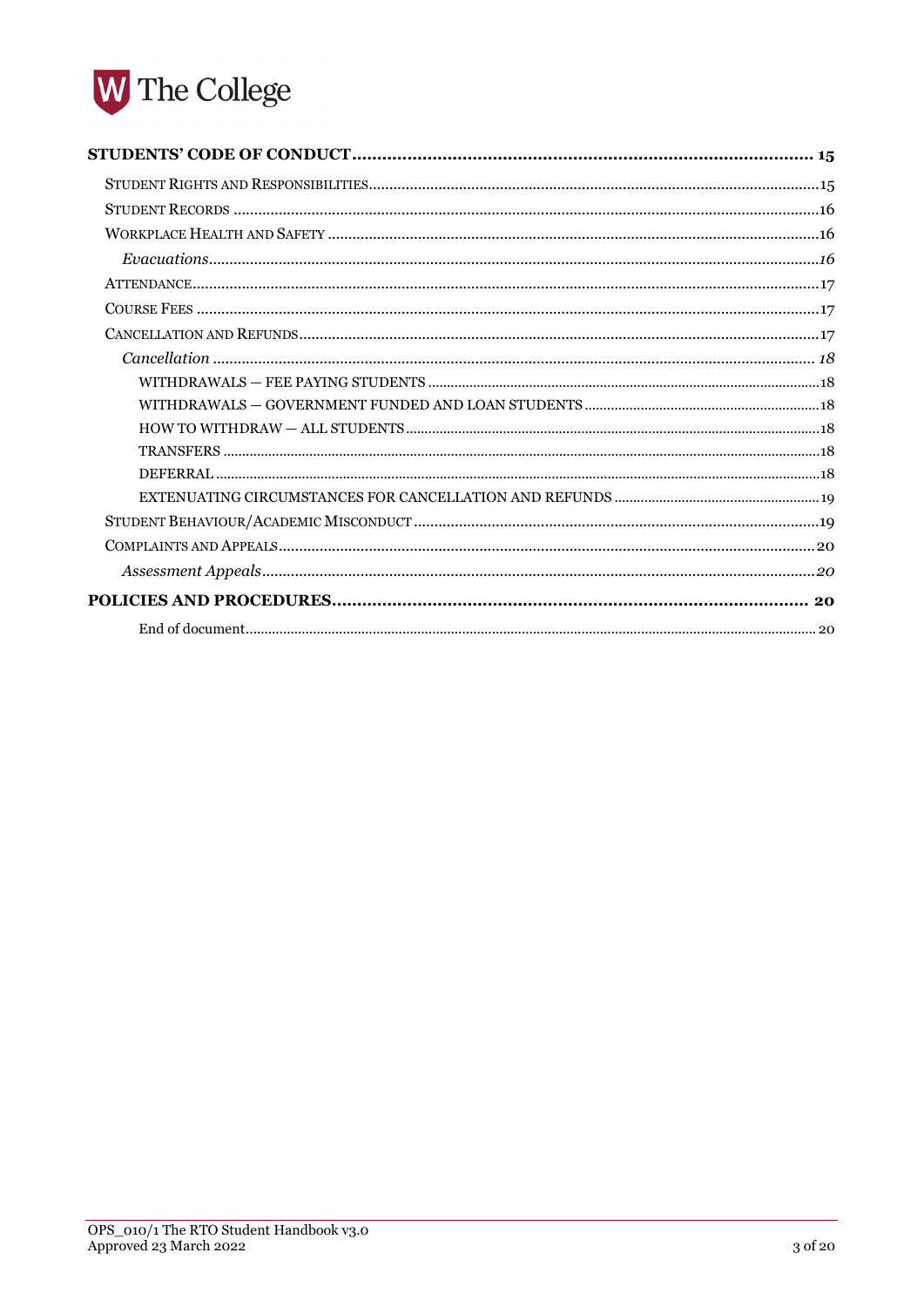

### <span id="page-3-0"></span>**WELCOME**

Dear Students

It is with great pleasure that we welcome you to Western Sydney University The College RTO.

As a leading learning institution, we focus on inspiring our students to reach their potential. We believe learning should be innovative and engaging, and our courses are designed to enable students to achieve their goals.

Operating within quality frameworks, our courses meet the highest standards.

This Student Handbook will acquaint new and returning students with many aspects of The College RTO. The College RTO offers exceptional opportunities and has something for everyone.

Thank you for joining The College RTO. I hope your studies are both challenging and successful.

If you require any support or have any further questions, please do not hesitate to contact our team.

We look forward to taking this journey with you.

Kind regards Dr Nicolene Murdoch Chief Executive Officer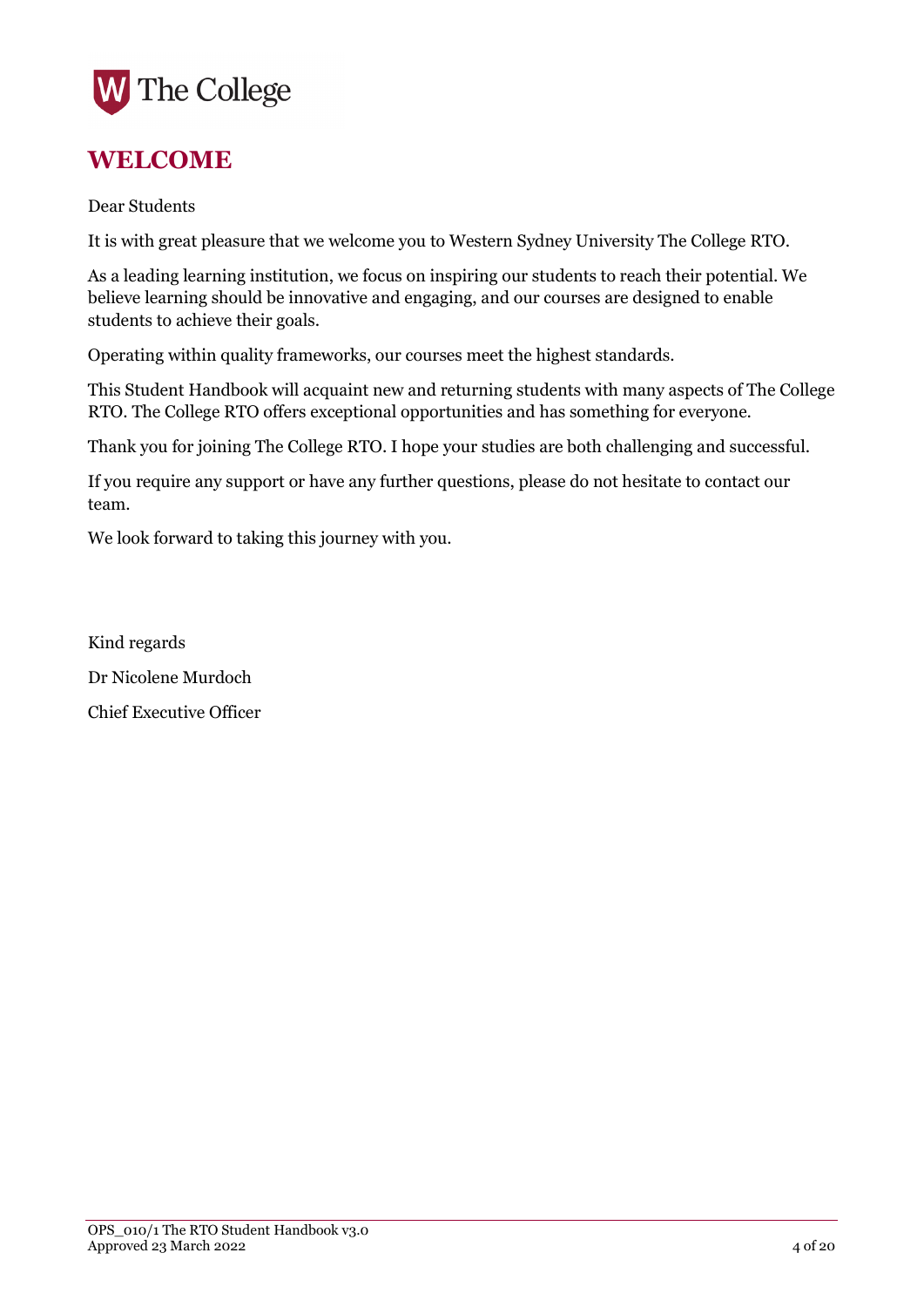

# <span id="page-4-0"></span>**ABOUT THE COLLEGE RTO**

The College Registered Training Organisation (RTO) is part of Western Sydney University The College and is a subsidiary of Western Sydney University.

The College RTO provides quality vocational training to individuals, enterprises, community organisations and University stakeholders delivering a wide variety of courses.

The College RTO staff includes a Director, Trainers/Assessors, Course Coordinators and Student Administration Officers.

A full list of our Accredited Vocational Programs can be found at: <https://training.gov.au/Organisation/Details/90319>

#### **In Australia, only Registered Training Organisations can issue nationally recognised qualifications. Our RTO provider code is 90319.**

#### <span id="page-4-1"></span>**Campus Locations**

Our training delivery locations may include campuses at:

- Bankstown Nirimba (Quakers Hill)
- Campbelltown Parramatta City
- Hawkesbury Parramatta South
- Kingswood Sydney Olympic Park
- Liverpool Werrington

Campus maps can be found here[: https://www.westernsydney.edu.au/future/our-campuses.html](https://www.westernsydney.edu.au/future/our-campuses.html)

Our courses are delivered by appropriately qualified and experienced trainers, and through a variety of methods. We offer training sessions via:

- Face-to-face workshops;
- Online learning; and/or
- Blended learning delivery mode (face-to-face workshops combined with online learning).

#### <span id="page-4-2"></span>**Contact Us**

Should you have any questions or wish to speak to a member of our team for further information, please do not hesitate to contact us.

You can contact us via the following methods:

Email: [rto@westernsydney.edu.au](mailto:rto@westernsydney.edu.au)

Phone: 1800 222 423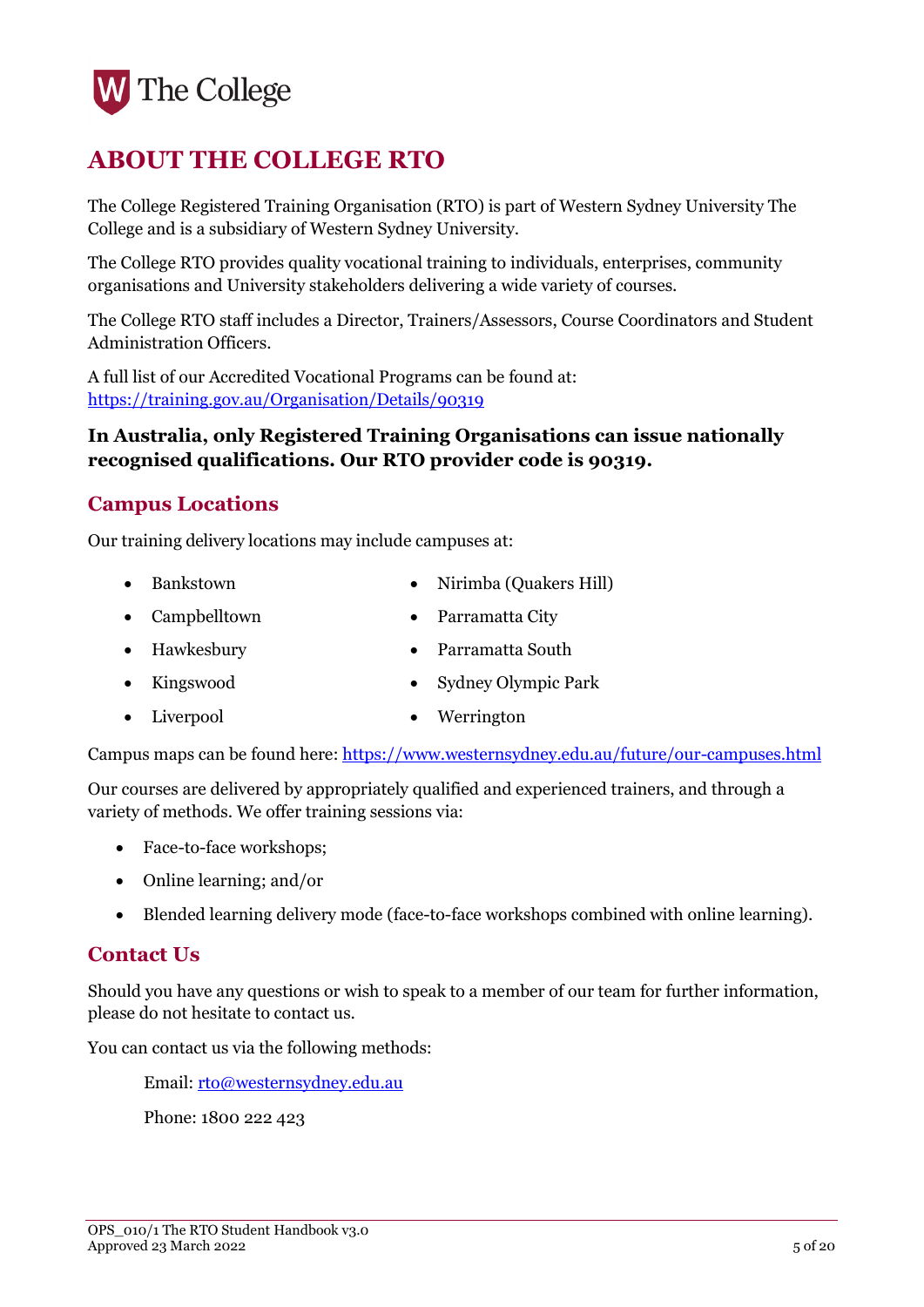# <span id="page-5-0"></span>**PRE-APPLICATION**

#### <span id="page-5-1"></span>**Enrolment**

The College RTO operates on timetabled course start dates. These dates are updated regularly on our website to inform students of upcoming courses.

To apply for a course, please complete the appropriate *'Application for Enrolment' form* via our website.

Our team will assess your application and contact you if additional documents are required as part of the overall enrolment process. Once all documents are received you will receive a *Receipt of Application* email.

The *Receipt of Application* will detail important information such as:

- details of your enrolment, including qualification code and qualification name;
- start date of the course;
- learning support that will be available to you;
- administration support;
- mode of learning; and
- pre-learning requirements (where required).

#### <span id="page-5-2"></span>**Unique Student Identifier (USI)**

A USI is required by all Australian students undertaking nationally recognised training. It allows you access to a secure online record of all qualifications you've previously gained, regardless of the provider. This system was implemented by the Australian Government in 2015, showing student achievements from 1 January 2015 onwards.

The College RTO needs your USI to issue Certificates or Statements of Attainment. Therefore, it is mandatory all students supply their USI upon enrolment.

If you do not have a USI, please visit [https://www.usi.gov.au/Students/create-your-usi](https://www.usi.gov.au/students/create-your-usi) for more information, and instructions on how to apply.

#### <span id="page-5-3"></span>**Language, Literacy and Numeracy**

As part of our obligations as an RTO, applicants are required to be assessed for their Language, Literacy and Numeracy (LLN) skills prior to commencement of studies. This allows us (as your training provider) to ensure your suitability for the level and rigour of study required. It also helps us to understand any potential issues to support students in the following five (5) core skill areas: reading, writing, oral communication, learning and numeracy.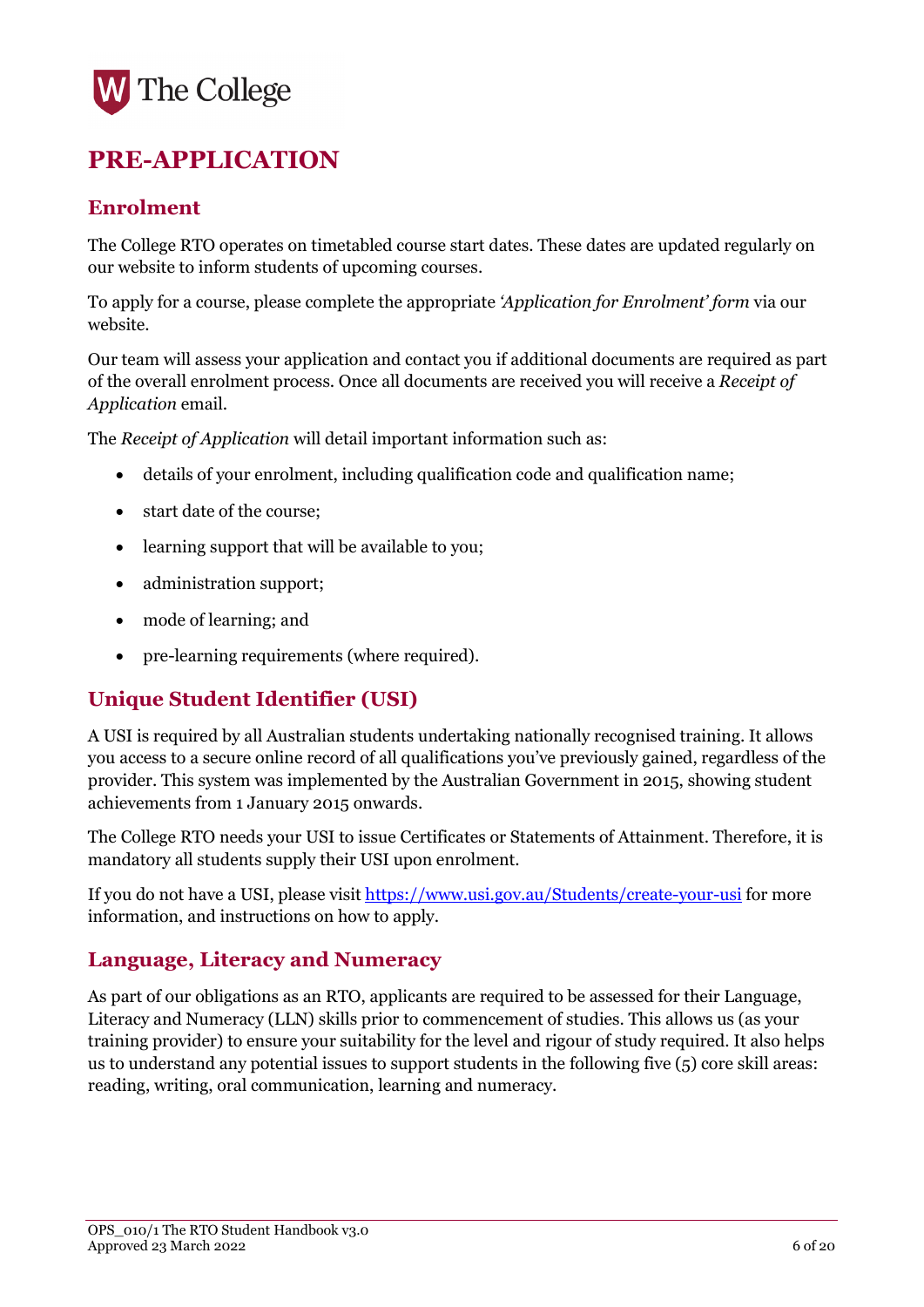

As an entry requirement into our courses, you may be required to complete a Language, Literacy and Numeracy test. You will receive a weblink for this online test after your *Receipt of Application*  email. This test consists of five different sections and can take from 1-2 hours to complete. Please take this seriously and find a quiet area to conduct the test. Your LLN test will be reviewed and checked by our staff in line with *The RTO Admissions Procedure*.

Once the results of your LLN test satisfy the course entry threshold result levels, you will receive a *Letter of Offer* into the course.

Where possible, we can make reasonable adjustments to ensure that all learners have equal access to learning opportunities.

In select courses, we may offer the opportunity to assess an applicant's Language, Literacy and Numeracy (LLN) skills via other pre-approved specific entry pathways. In the event you may be eligible for this pre-approved entry pathway, we will inform you of this during your initial course enquiry.

#### <span id="page-6-0"></span>**Letter of Offer**

Your *Letter of Offer* is an offer to accept your place within the course. The letter reiterates details of your enrolment, online learning, payment of fees, course orientation, as well as other useful information. Should you wish to not take up our offer, defer or cancel your enrolment, please contact the team for further information.

#### <span id="page-6-1"></span>**Course Outline/Learning Materials**

After successful enrolment, you are given access to the online learning platform called Canvas. This is where you will access all of your learning and assessment materials. A *'Welcome'* email will be sent with login details to enable your access to Canvas. We recommend you login and familiarise yourself with the system prior to class. A tutorial on how to use Canvas in more detail will be given during the course Orientation session.

#### <span id="page-6-2"></span>**Orientation**

As a student, you will be expected to attend an Orientation session. Orientation is important as it will help you navigate all the different aspects of your course.

Your Orientation session may be integrated with your first workshop/class, or you may be required to attend a separate event.

#### <span id="page-6-3"></span>**Recognition of Prior Learning**

#### <span id="page-6-4"></span>**Recognising Existing Knowledge, Skills and Experience**

At The College RTO, we consider any existing skills and knowledge you may have gained through previous studies, work, and/or life experiences. This is called Recognition of Prior Learning (RPL).

You may be considered for RPL if you have:

- undertaken similar study in another course, either in Australia or overseas; and/or
- relevant workplace, community, or life experiences.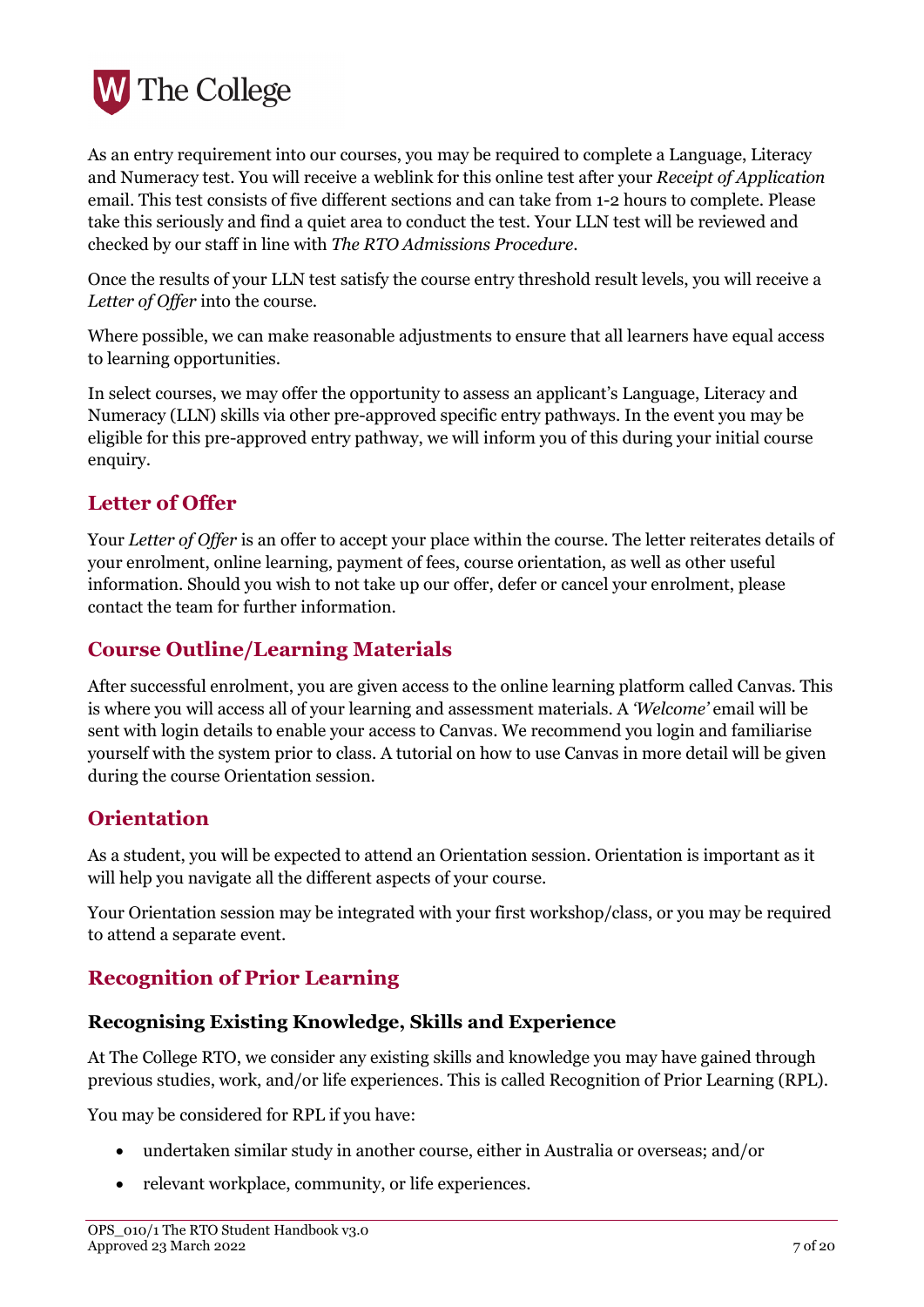

RPL is demonstrated through evidence of previous study and/or experience.

To apply for RPL, you will need to provide evidence of previous study or experience such as academic transcripts, certificates, workplace documents and references.

To commence the RPL process, please contact our team to assist with the next step of completing a *RPL Expression of Interest form*.

#### <span id="page-7-0"></span>**Assessment Only**

Where evidence of previous study and/or work experience cannot be accessed to support a submission for Recognition of Prior Learning, you may be eligible to complete your studies via an Assessment-only pathway. There are criteria of eligibility for an Assessment-only approach so when enrolling, please speak to our team to determine whether this applies to you.

#### <span id="page-7-1"></span>**Credit Transfer**

Credit Transfer can be awarded where you have successfully completed the same Unit of Competency. The Unit of Competency may have been completed as part of another qualification.

The College RTO recognises qualifications and Statements of Attainment issued by other RTOs. We verify your certification with the issuing RTO prior to approving a Credit Transfer.

To enquire about your eligibility for Credit Transfer, please talk to our team during your enrolment process.

### <span id="page-7-2"></span>**ACCESS AND EQUITY**

#### <span id="page-7-3"></span>**Anti-Discrimination and Harassment**

At The College RTO, we work to meet the needs of our students. The College RTO prohibits discrimination based on factors including:

- Gender
- Age
- Marital status
- Sexual orientation
- Race
- Ethnicity
- Religious background
- Parental status
- Disability

Prior to, and during our courses, we endeavour to ensure students are aware of the correct resources to facilitate successful completion of their course.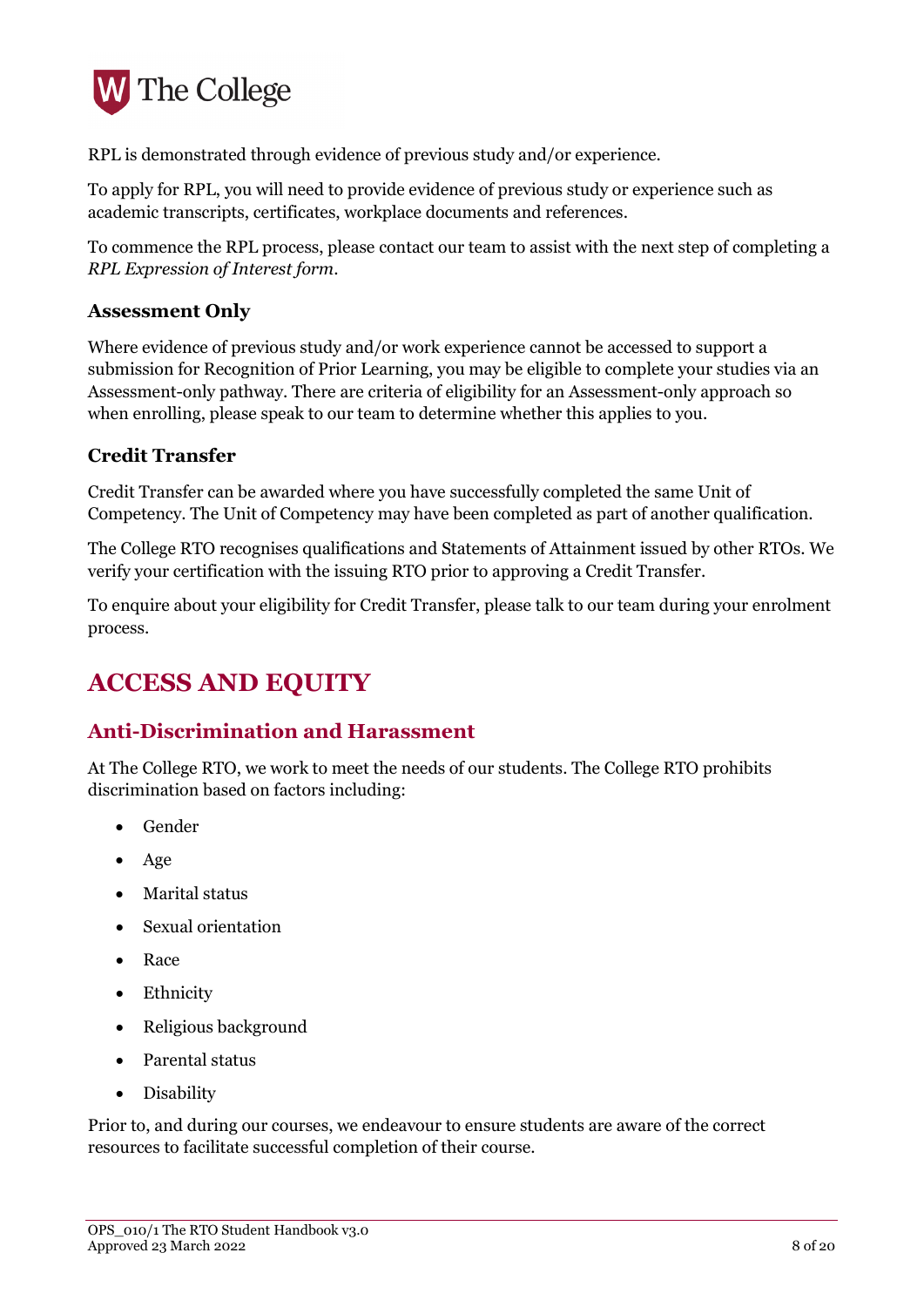

Our training and assessment practices promote flexibility in learning and assessment. This means we will work with you to maximise learning outcomes through providing options that are responsive to your individual needs and allowing access to support for individual circumstances.

We also ensure that those with differing needs and abilities have the same opportunities to successfully gain skills, knowledge, and experience through training. We are committed to providing and promoting equal opportunities for all students to be successful.

## <span id="page-8-0"></span>**TRAINING AND ASSESSMENT**

The College RTO complies with all VET Quality Framework and Australian Skills Quality Authority (ASQA) requirements. We actively follow the Principles of Assessment (validity, reliability, fairness and flexibility) and the Rules of Evidence (authenticity, currency, validity and sufficiency).

All assessments comply with the respective training package requirements. Your Trainer/Assessor will inform you of specific assessment tasks, including how and when assessments will occur throughout the duration of your course.

#### <span id="page-8-1"></span>**Competency-Based Training**

Competency-Based Training (CBT) is an approach we implement throughout all our courses at The College RTO. CBT is a method of training that focuses on your ability to receive, respond to and process information in order to achieve competency. It is geared towards the attainment and demonstration of skills to meet industry-defined standards, and the learning content is primarily designed to prepare you for the workplace.

#### <span id="page-8-2"></span>**Blended Learning**

The College RTO implements blended learning by using a combination of the following methods:

- Face-to-face classroom workshops;
- Online workshops;
- Online learning materials; and/or
- Application in the workplace.

Our Trainers/Assessors are appropriately qualified and have relevant industry experience to deliver up-to-date training content, ensuring you are "workplace ready" on completion of your studies.

#### <span id="page-8-3"></span>**Duration of Studies**

Prior to enrolment, you will be informed of the course duration. In some courses there may be the option to finish within a shorter timeframe; however, this depends on a number of factors including the course schedule, your own efforts and commitment to submitting assessments by the due date/s, and how many units (if any) are eligible for credit transfer and/or recognition of previous experience and qualifications.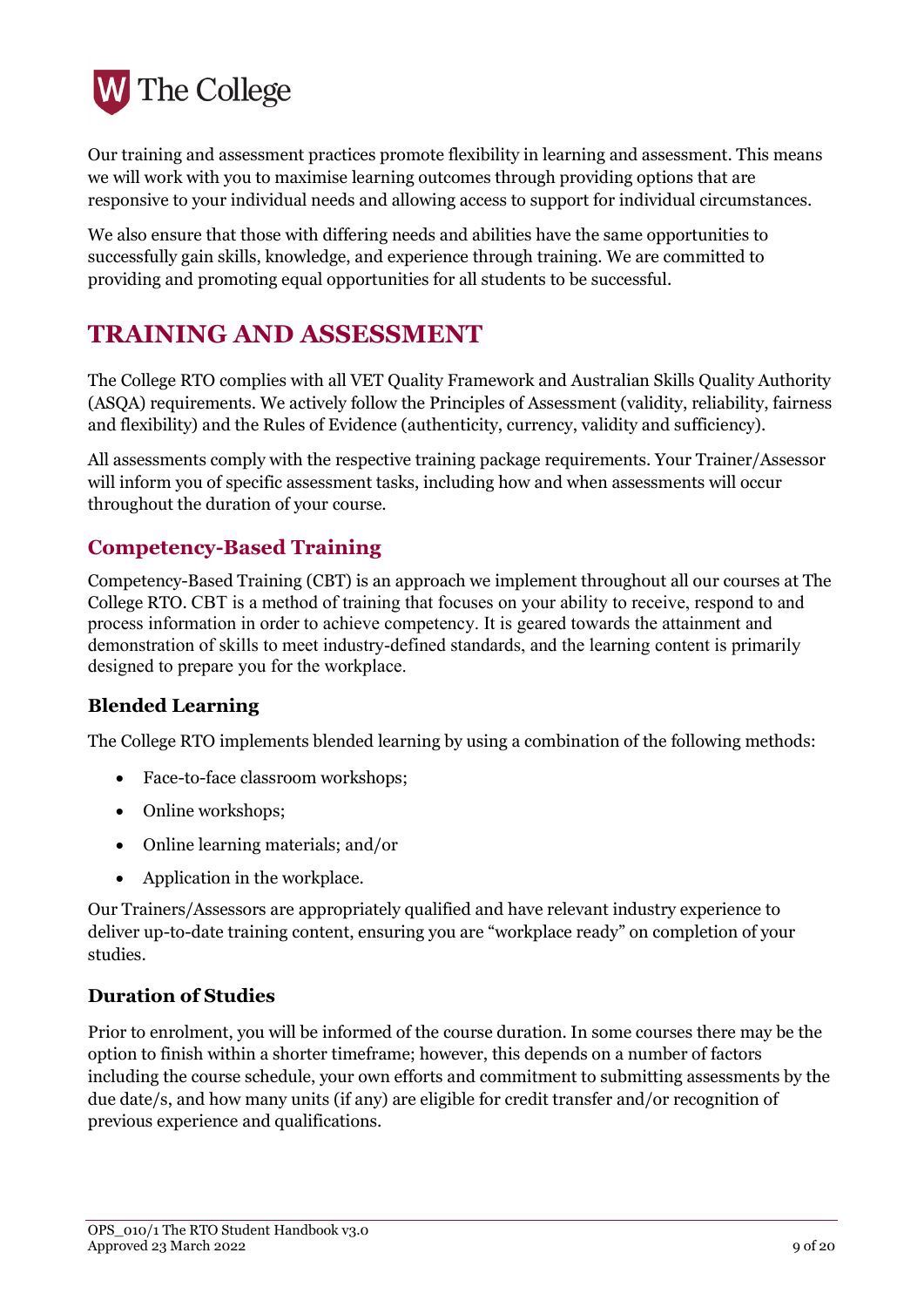

#### <span id="page-9-0"></span>**Assessments**

Assessments are an opportunity for you to show you can perform the prescribed tasks and have a level of skill to the workplace standard. Each completed assessment is evidence of your performance. Assessment decisions are made after a Trainer/Assessor marks your assessment against pre-defined criteria and quality standards.

In this competency-based environment, there are no 'grades' like school or university. Your performance in each assessment task will have an outcome of 'Satisfactory' or 'Not Yet Satisfactory'. All your assessments for the unit are then considered together to determine the final outcome of either 'Competent' or 'Not Yet Competent'.

Assessment methods may include:

- Written and verbal questions;
- Projects;
- Reports;
- Practical demonstrations;
- Case studies;
- Supervisor reports; and/or
- Portfolios of previously completed work.

More traditional forms of assessment, such as essays and examinations, are not typically used in our courses.

#### <span id="page-9-1"></span>**Due Dates**

Assessment events and due dates will be provided to you in advance. If you cannot meet an assessment deadline, approach your Trainer/Assessor or Course Coordinator before the due date to discuss your options.

#### <span id="page-9-2"></span>**Attempts at Assessment**

You are provided with two (2) occasions to demonstrate your 'Satisfactory' performance in any assessment task. If your performance outcome is 'Not Yet Satisfactory' on your first attempt for an assessment, your Trainer/Assessor will provide feedback about the gaps in your performance and advise of any additional support required/available. This may include you attending additional training, working through part of the assessment again, or doing practice tasks. You will then be given one further attempt for resubmission.

In the event that you receive a 'Not Yet Satisfactory' outcome after two attempts, your final unit outcome will be recorded as 'Not Yet Competent'. Should you wish to continue studying this unit, you will need to re-enrol into the unit to participate in further training.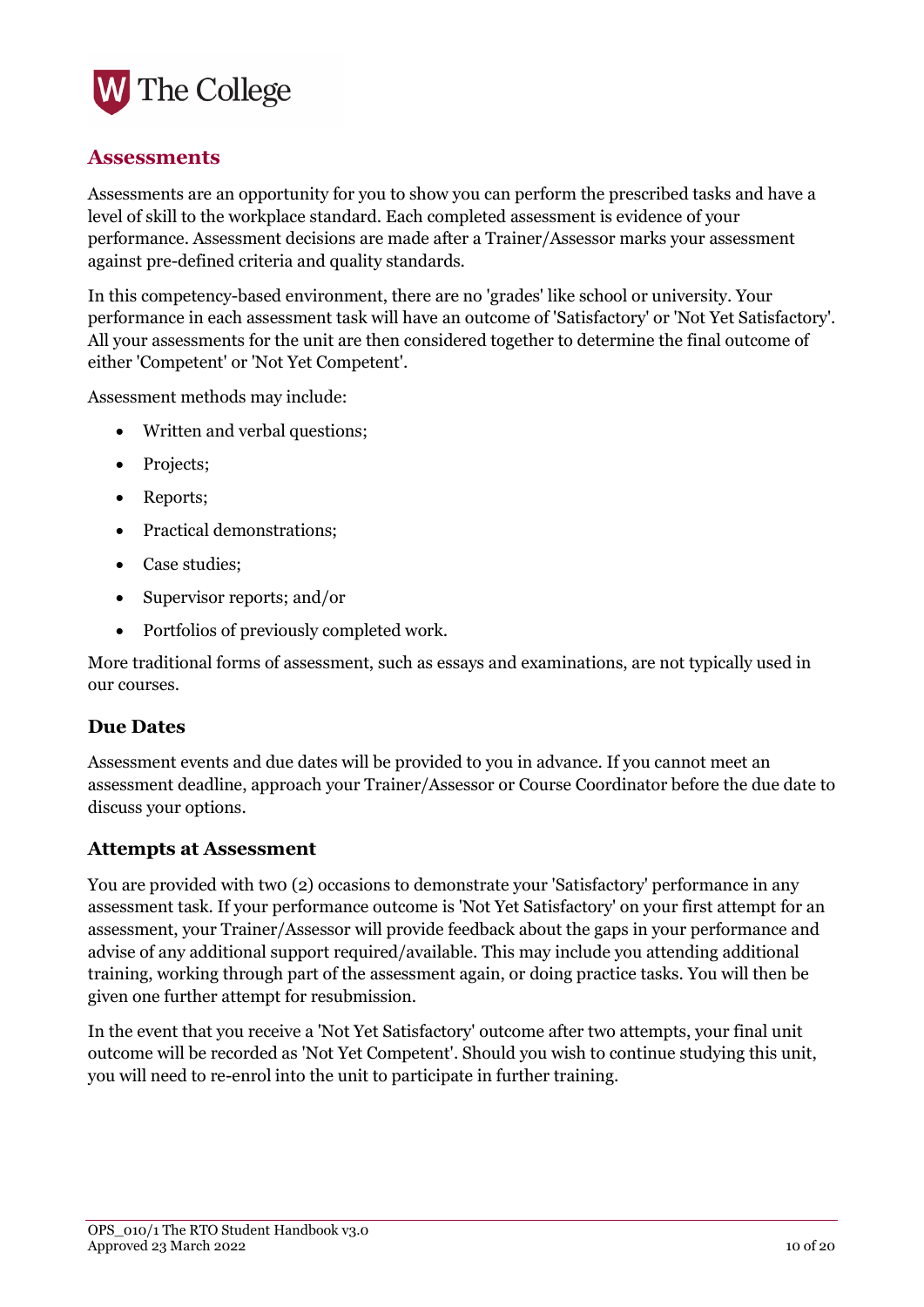# <span id="page-10-0"></span>**STUDENT SUPPORT SERVICES**

The College RTO is committed to assisting students who require additional support, advice or help during their course. To achieve this, you are encouraged to express your learning needs and any special assistance required at any stage during your learning journey.

As a student of The College RTO, you will have access to support services to provide you with the individual assistance you need to help make your study experience with us a positive one.

Administrative support will be provided to help you manage the enrolment process, access and use our learning management system (Canvas).

Academic support will be provided throughout your course by your Trainer/Assessor. In the event that you are experiencing any difficulties with the course material, managing your time or commitment to your course, or other related matters, please do not hesitate to speak with your Trainer/Assessor or our staff to ask for guidance. Western Sydney University has a diverse range of support services for our students.

Where circumstances may affect your learning experience, we will support you where possible, including the possibility of referring you to internal and/or external support services.

Please visit the following weblink for further information on our support services:

[https://www.westernsydney.edu.au/thecollegestudents/westerncentral/student\\_support](https://www.westernsydney.edu.au/thecollegestudents/westerncentral/student_support)

#### <span id="page-10-1"></span>**Counselling for Students**

The College RTO is concerned for the welfare of our students. If you, or someone you know, are experiencing difficulties and/or require counselling or personal support, Western Sydney University The College does offer counselling services. More information can be found at the following link:

[https://www.westernsydney.edu.au/thecollegestudents/westerncentral/student\\_support/counsell](https://www.westernsydney.edu.au/thecollegestudents/westerncentral/student_support/counselling) [ing](https://www.westernsydney.edu.au/thecollegestudents/westerncentral/student_support/counselling)

There are also a number of external professional organisations who can offer services to help:

Lifeline: 13 11 14 or [www.lifeline.org.au](http://www.lifeline.org.au/)

Beyond Blue: 1300 22 4636 or [www.beyondblue.org.au](http://www.beyondblue.org.au/)

Salvation Army: 13 SALVOS (13 72 58) or [www.salvos.org.au](http://www.salvos.org.au/)

If you are in an emergency, or at immediate risk of harm to yourself or others, please contact emergency services on **000**.

#### <span id="page-10-2"></span>**Amenities for Students**

Each campus is equipped with a wide range of amenities including:

- disabled access;
- cafes/eateries;
- student study lounges;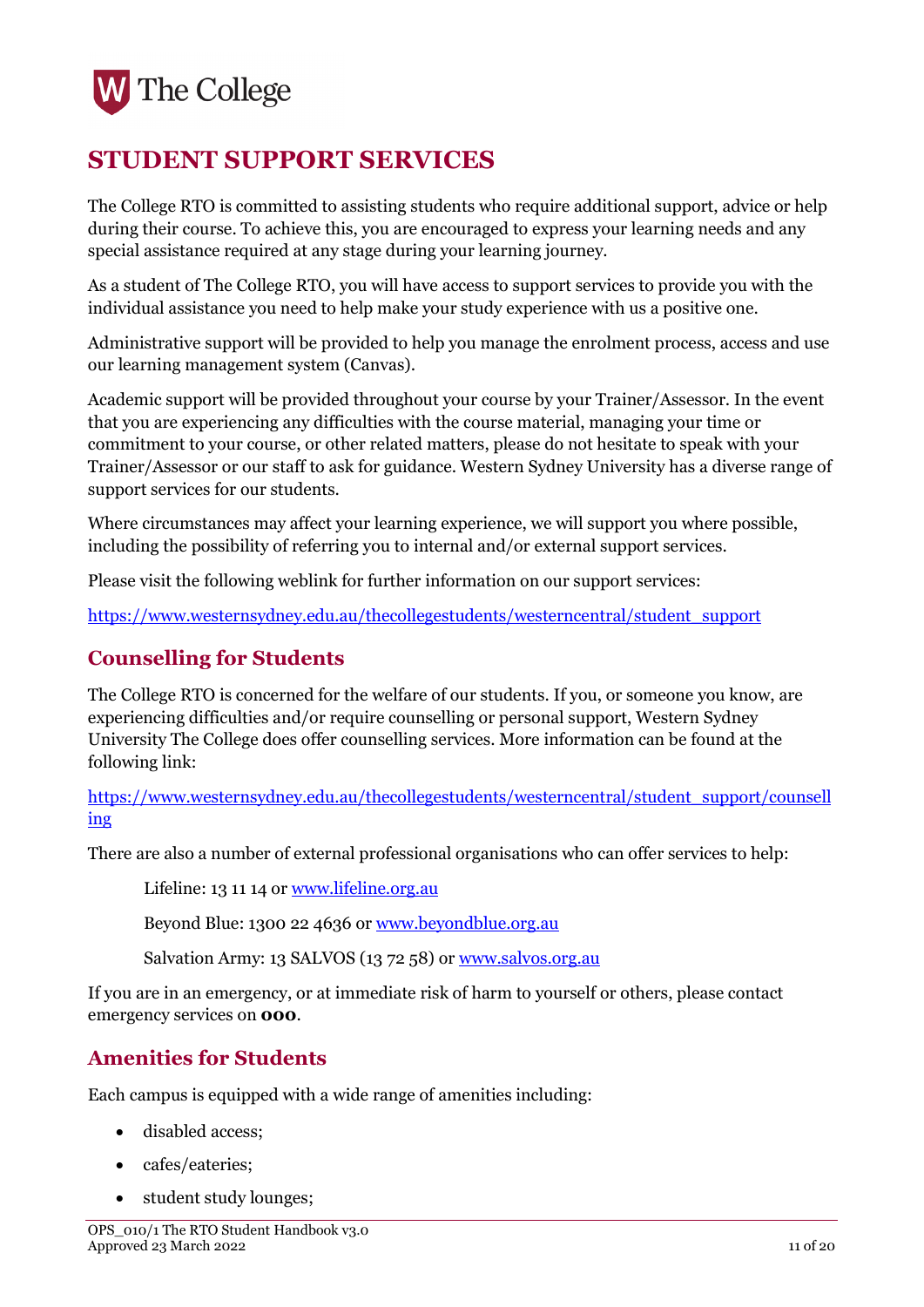

- toilets:
- welfare services; and/or
- parking (available at some of our campuses).

If attending face-to-face classes, you will be informed of what is available on campus during Orientation.

#### <span id="page-11-0"></span>**Parking**

Parking is available on the following campuses. You may be required to pay for parking via meters available on site:

- Bankstown Kingswood
- 
- Campbelltown Parramatta South Campus
	-
- Hawksbury Werrington

The following campuses do not have onsite parking. Students will need to arrange parking individually or arrange for transportation via public transport:

- Liverpool
- Parramatta City Campus (1 Parramatta Square 1PSQ)
- Sydney Olympic Park

### <span id="page-11-1"></span>**CERTIFICATE ISSUANCE**

Upon successful completion of your course, a Certificate or Statement of Attainment will be issued to you within 30 days of you being assessed as meeting all requirements for the course.

If for some reason The College RTO ceases to operate whilst you are still enrolled, a Statement of Attainment will be issued to you for the units within the qualification for which you have successfully met the requirements.

#### <span id="page-11-2"></span>**Feedback and Continuous Improvement**

We are dedicated to ensuring that the practices of The College RTO are continually being reviewed to ensure the best possible outcomes. Our qualifications, units and resources are reviewed on a regular basis to ensure relevancy and currency. This approach to continuous improvement relies on input from you as a student, regarding your experience whilst studying with us. We use your feedback to ensure we are delivering the best training possible.

We welcome feedback at any time but will also specifically ask for it via a Learner Survey emailed at the completion of your studies. You can provide feedback during your course by emailing: [rto@westernsydney.edu.au](mailto:rto@westernsydney.edu.au)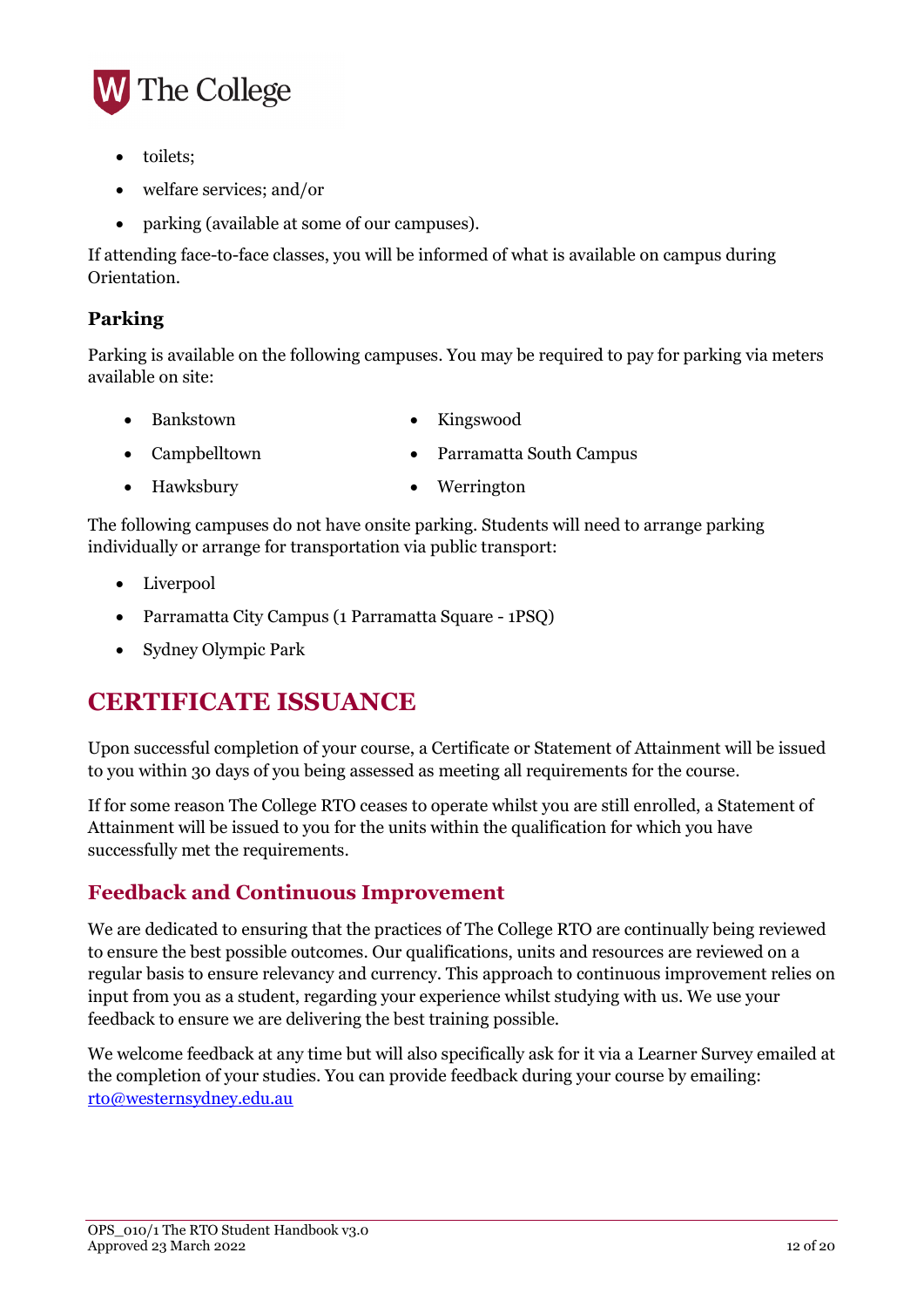# <span id="page-12-0"></span>**OUR CODE OF CONDUCT**

The College RTO follows a Code of Conduct which outlines how you can expect The College RTO and its staff to behave. Similarly, we have expectations for student behaviour.

A copy of the *Student Code of Conduct* can be obtained at the following weblink:

- <https://policies.westernsydney.edu.au/document/view.current.php?id=258>

#### <span id="page-12-1"></span>**Rights, Responsibilities and Obligations**

The College RTO is responsible for ensuring it provides high quality delivery of training and assessment to students.

The College RTO follows all aspects of the VET Quality Framework, including compliance with the Standards for Registered Training Organisations 2015, the requirements of national training packages, and the Australian Qualifications Framework.

The College RTO ensures that students are adequately informed of:

- our RTO services, training opportunities and options;
- our RTO rights, obligations and responsibilities; and
- any changes to our Policies and Procedures that may affect you.

#### <span id="page-12-2"></span>**Changes to Agreed Services**

Where there are any changes to the agreed training and assessment services that will affect you, The College RTO will advise you as soon as practicable.

If The College RTO, or a third party delivering training and assessment on its behalf, closes or is unable to deliver any part of the qualification or course that you are enrolled in, The College RTO will ensure that you:

- Are transferred to another RTO with the least disruption to individuals concerned.
- Are provided with an appropriate refund for the service not provided.
- Are issued with Certificates or transcripts based on completed units of competency.

#### <span id="page-12-3"></span>**Consumer Rights**

The College RTO guarantees that the services provided by the College RTO will be:

- provided with due care and skill;
- fit for any specified purpose (express or implied); and
- provided within a reasonable time (when no timeframe is set).

Important dates and location information will be provided to you including start dates, workshop locations, course duration and assessment due dates.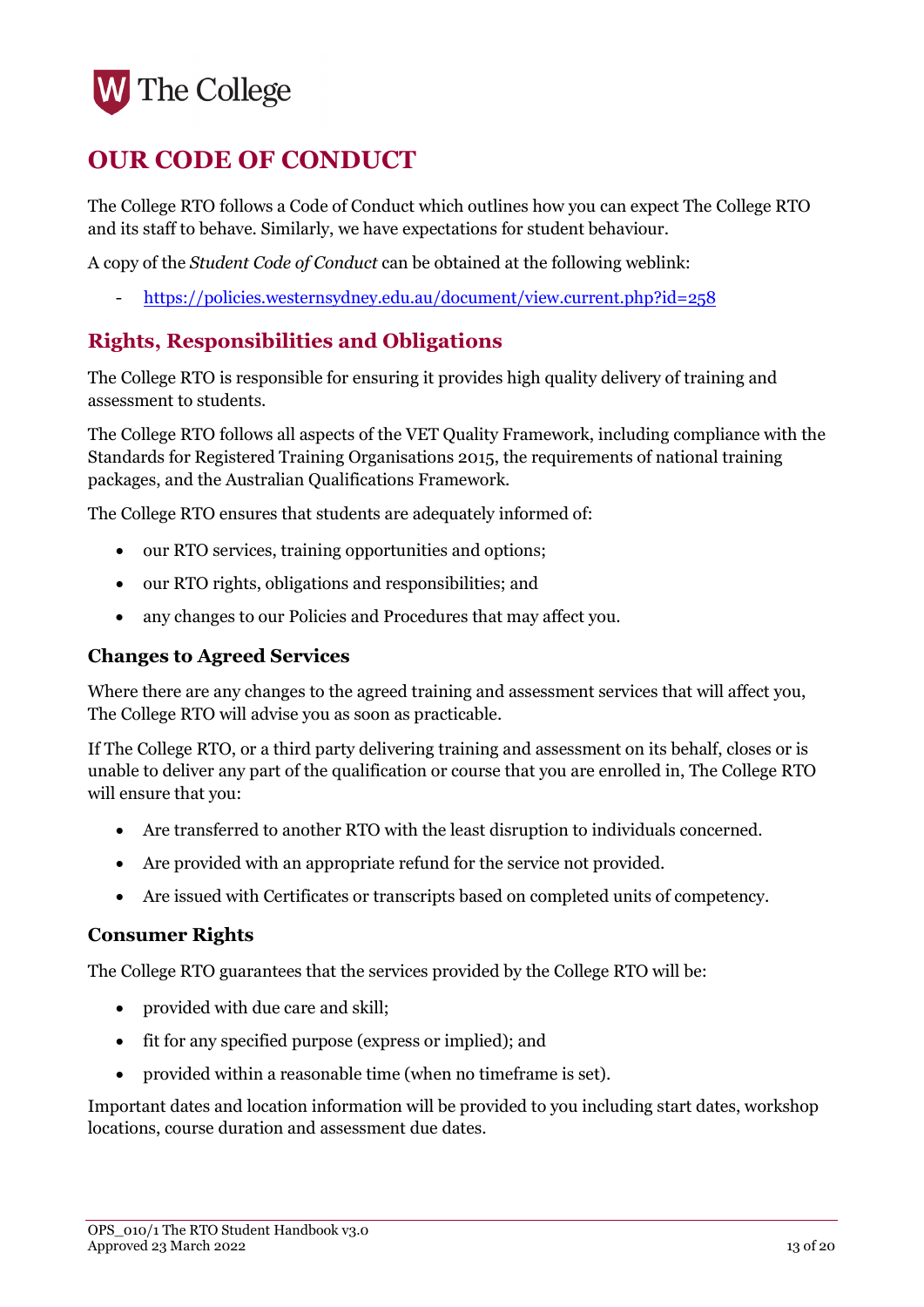

We guarantee to supply training and assessment services within a reasonable timeframe. What is 'reasonable' will depend on the nature of the training and other relevant factors such as your ability to complete the training and assessment, in line with the relevant Training and Assessment Strategy.

All students have the right to act under Australia's consumer protection laws.

#### <span id="page-13-0"></span>**Privacy and Disclosure of Information**

The College RTO respects the privacy of student information. To meet our privacy and data obligations, The College RTO is required to collect student personal information for a variety of reasons.

The College RTO will collect and retain personal information relating to your enrolment with us, including your personal details, your cultural background, your individual needs and your educational background. We will also retain records of your training activity.

Your personal information is stored and retained securely, not kept longer than necessary, and disposed of appropriately.

The College RTO is obliged to retain your personal details for 30 years from when you complete your qualification. This enables your training records to be validated or duplicated throughout your working life.

We will not disclose your personal or training information to any person or organisation — for example to your parents, partner or employer — unless we have your permission.

You have the right to access information that relates to you that The College RTO has retained.

In some cases, we are required by law to make student information available to Australian Government agencies such as the National Centre for Vocational Education and Research (NCVER), Training Services NSW or the Australian Skills Quality Authority (ASQA).

Further information is provided at the time of course enquiry/enrolment and within our *Privacy Policy* via<https://policies.westernsydney.edu.au/document/view.current.php?id=108>

#### <span id="page-13-1"></span>**Smoking**

The College RTO shares campuses with Western Sydney University and Western Sydney University The College. All campuses are smoke-free. Smoking is only permissible at designated locations often found at the entry way to a campus. For more detailed locations please see each campus map via:<https://www.westernsydney.edu.au/future/our-campuses.html>

Any student found smoking on campus may face disciplinary action.

#### <span id="page-13-2"></span>**Drugs and Alcohol**

Any student under the influence of drugs and/or alcohol is not permitted on The College RTO premises, to use The College RTO facilities or equipment, or to engage in any The College RTO activity.

Students taking prescription medication have a duty to ensure their own safety, and that of others, is not affected.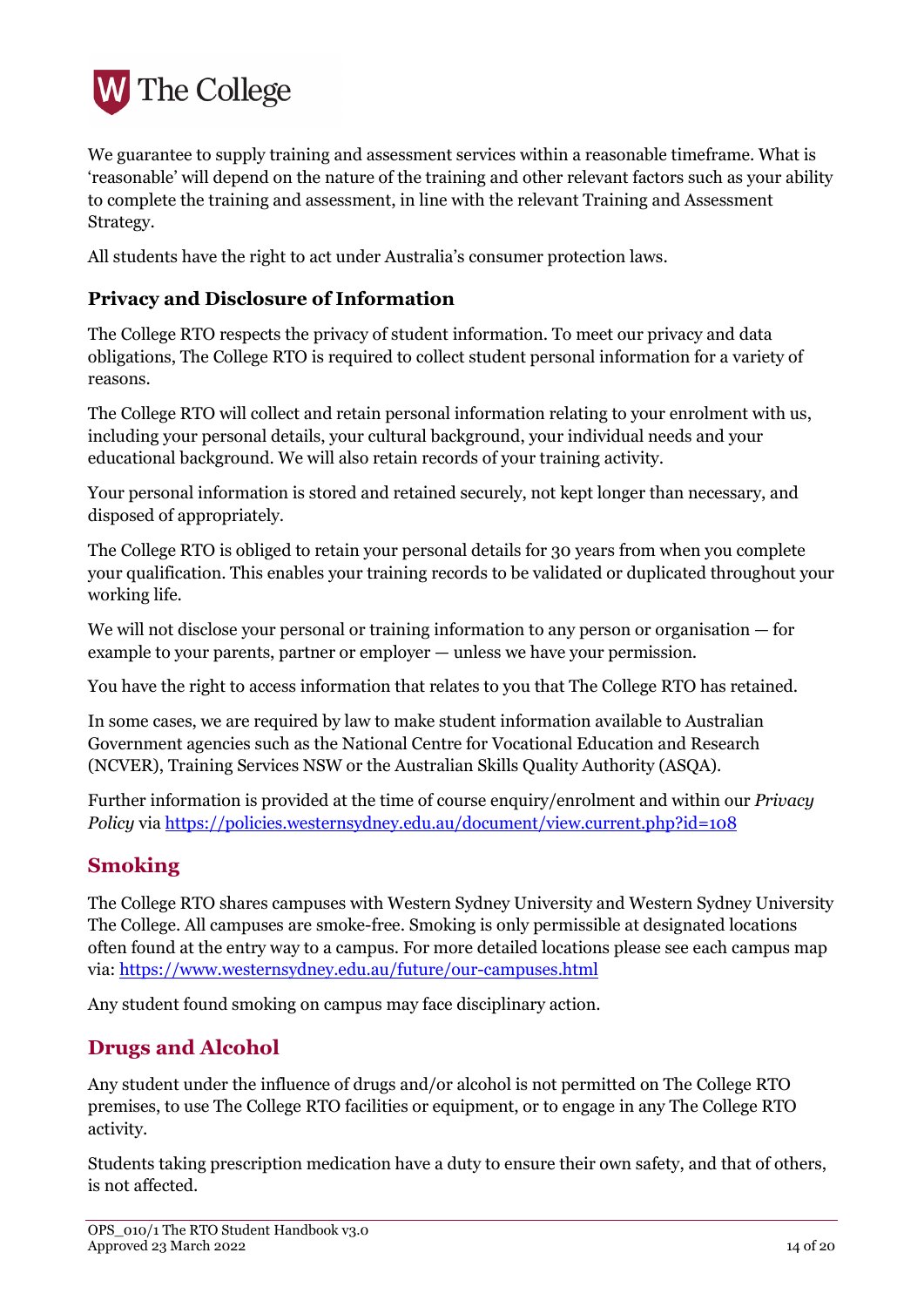# <span id="page-14-0"></span>**STUDENTS' CODE OF CONDUCT**

#### <span id="page-14-1"></span>**Student Rights and Responsibilities**

As a student with The College RTO, you have the **right** to:

- be treated fairly and with respect;
- learn in an environment free from discrimination and harassment:
- be given a supportive environment for training and assessment;
- be given details about your course and what it includes;
- receive high quality training and assessment from qualified trainers;
- privacy and security of your personal details and training records;
- prompt and appropriate handling of complaints and appeals;
- apply for recognition such as RPL or credit transfer;
- receive and give feedback;
- receive information on assessments; and
- be provided records of your training progress.

To help make your training a success, your **responsibilities** include to:

- treat others with respect and fairness and avoid any behaviour that might offend, embarrass or threaten others;
- be punctual;
- follow safety requirements;
- ask for help or explanations if you have questions;
- follow any conditions of your course and this Student Handbook;
- follow all reasonable directions;
- actively participate in all sessions in your training schedule or set by your trainers
- avoid using your mobile phone during training;
- complete and submit all assessments by their due dates; and
- make sure all work submitted is your own work, and not to plagiarise, collude or cheat in any assessment.

If you have any issues that might affect your ability to participate in your course, please advise your Trainer/ Assessor. This might include any language, literacy or numeracy concerns you may have, or learning and scheduling adjustments you might need.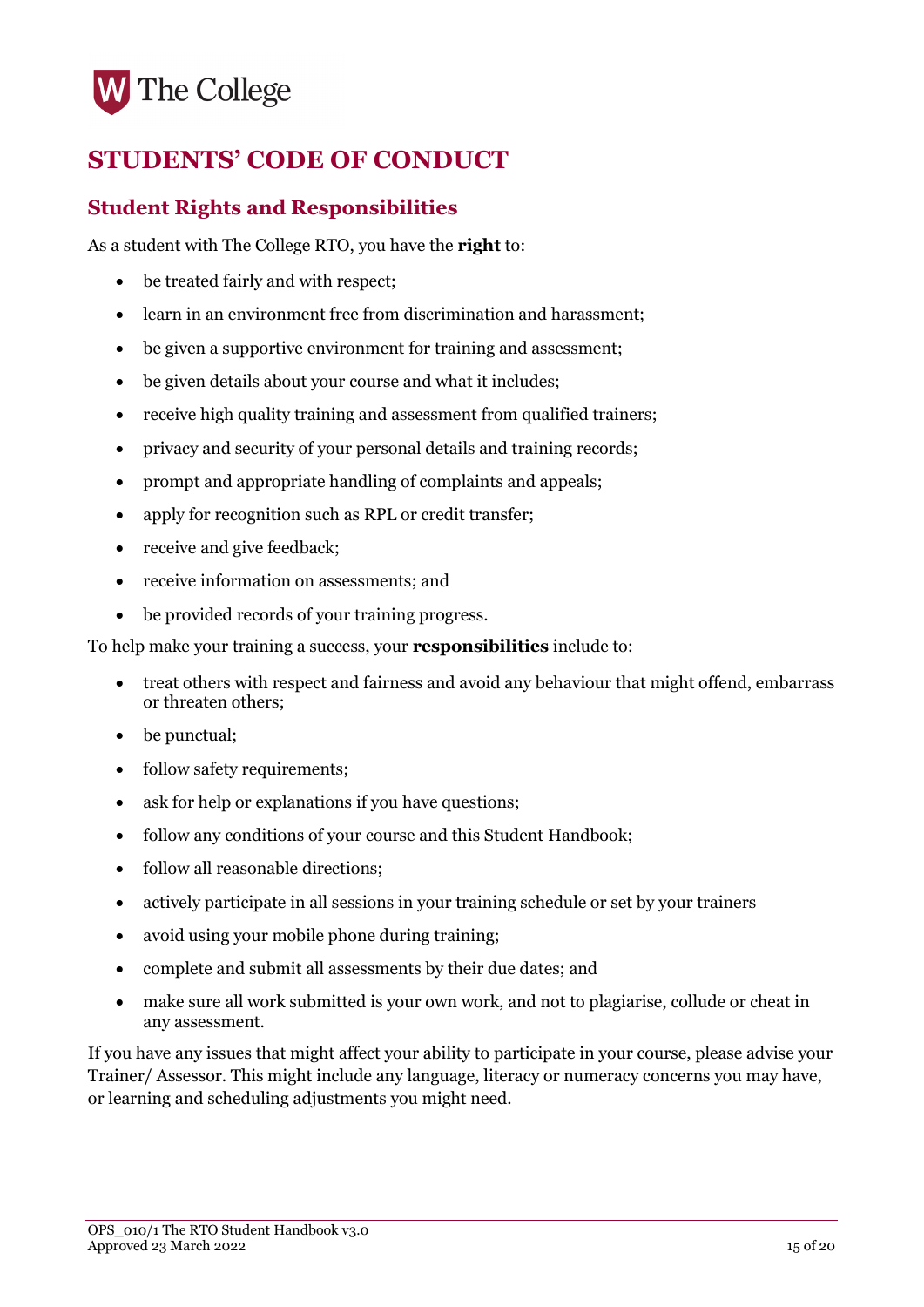

#### <span id="page-15-0"></span>**Student Records**

The College RTO maintains privacy and secure storage of records. Please refer to *The RTO Records Policy* on the College RTO website for information.

If you wish to access your student information file, please direct your enquiry to:

phone 1800 222 423 or

[rto@westernsydney.edu.au](mailto:rto@westernsydney.edu.au)

#### <span id="page-15-1"></span>**Workplace Health and Safety**

Workplace Health and Safety legislation applies to everyone at The College RTO. All staff, students and visitors have a responsibility to ensure training and assessment venues are safe and that their own actions do not put the health and safety of others at risk.

The College RTO has a duty of care to provide students, staff, and others with a safe learning and working environment. Our commitment is to provide and maintain an environment for you that minimises any risks to health or safety.

We promote a positive culture focusing on the physical, mental and emotional safety of our staff and students.

As a student, it is your obligation to participate in the Work Health and Safety process by:

- managing your own physical and mental health, being responsible for your own actions, and maintaining a healthy work, study, life balance;
- not undertaking activities that might cause injury to yourself or others;
- reporting any potential hazards, accidents or near misses to your trainer or any staff member;
- familiarise yourself with details of emergency and evacuation plans;
- keeping the training area neat and tidy at all times to reduce the likelihood of accidents:
- observing hygiene standards;
- not smoking or drinking alcohol on campus or during training or assessment;
- seeking help and advice from your trainer/assessor or any staff member; and
- reporting issues or behaviours that may impact on health and safety.

You are responsible for adhering to The RTO Policies and Procedures, following instructions on safe work methods, promptly reporting hazards or accidents and ensuring that your conduct does not endanger others. Any concerns regarding work health and safety issues should be raised with your Trainer/Assessor.

#### <span id="page-15-2"></span>**Evacuations**

During Orientation that occurs in a face-to-face training facility, students will be shown a copy of the evacuation procedures.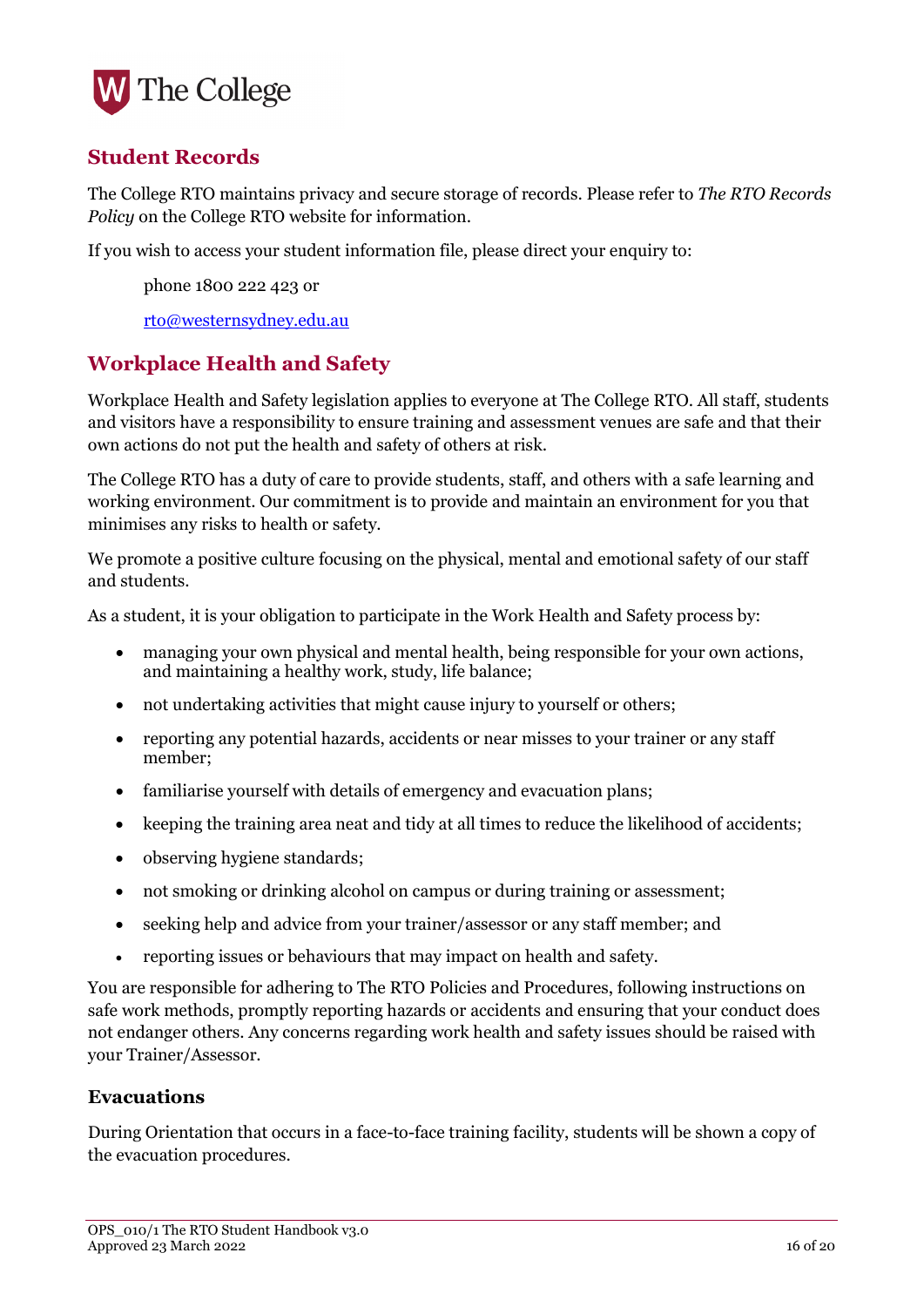

In times where evacuation occurs, students need to remain calm and follow the instruction of their Trainer/Assessor. They will follow the evacuation plan that was outlined to them during Orientation.

#### <span id="page-16-0"></span>**Attendance**

During your enrolment, you are expected to attend all workshops and classes.

While attendance at workshops and classes is not mandatory, we expect you to attend as it will help further your understanding and learning. Not attending workshops and classes may put you at a disadvantage when it comes to submitting your assessments.

The College RTO expects students who are unable to attend scheduled workshops/classes to contact The College RTO within seven (7) business days prior to the workshop date.

We understand that there may be times where, due to unforeseen circumstances, you may be unable to attend a scheduled class. Should this be the case, we may be able to offer you a make-up class, or a weblink to a recorded session. If you are continually struggling to attend scheduled classes, please discuss this with your Course Coordinator to determine other options that may be available, such as transferring to a different cohort.

Please be aware that if you are undertaking a course that has work placement requirements, it is mandatory to attend all sessions of your work placement. Note that you will not be deemed competent in a unit of competency until all hours of work placement are accounted for.

#### <span id="page-16-1"></span>**Course Fees**

The College RTO uses a secure payment portal where you can make payments for your course.

Where The College RTO accepts course enrolments from individuals, course fees are published on our website.

Where The College RTO works with enterprises and course fees are covered by employers, individual students will not be subject to fees or additional charges (unless specifically arranged with their employer).

On occasion, course fees may also be subject to government subsidy through the NSW Government's Smart and Skilled Program. Specific information will be made available to you if you are eligible for a Smart and Skilled Program.

All students who commence study at The College RTO must pay the total course fees. Only a student in good financial standing will be considered enrolled. Any student who has outstanding fees will not be eligible to attend class.

#### <span id="page-16-2"></span>**Cancellation and Refunds**

Prior to enrolling, students will be made aware in writing of the associated fees and charges for undertaking any course at The College RTO. Our cancellation practices will depend on several factors, and each cancellation enquiry is investigated individually. For more detailed information, in addition to that listed below, please refer to *The RTO Fees and Refunds Policy*.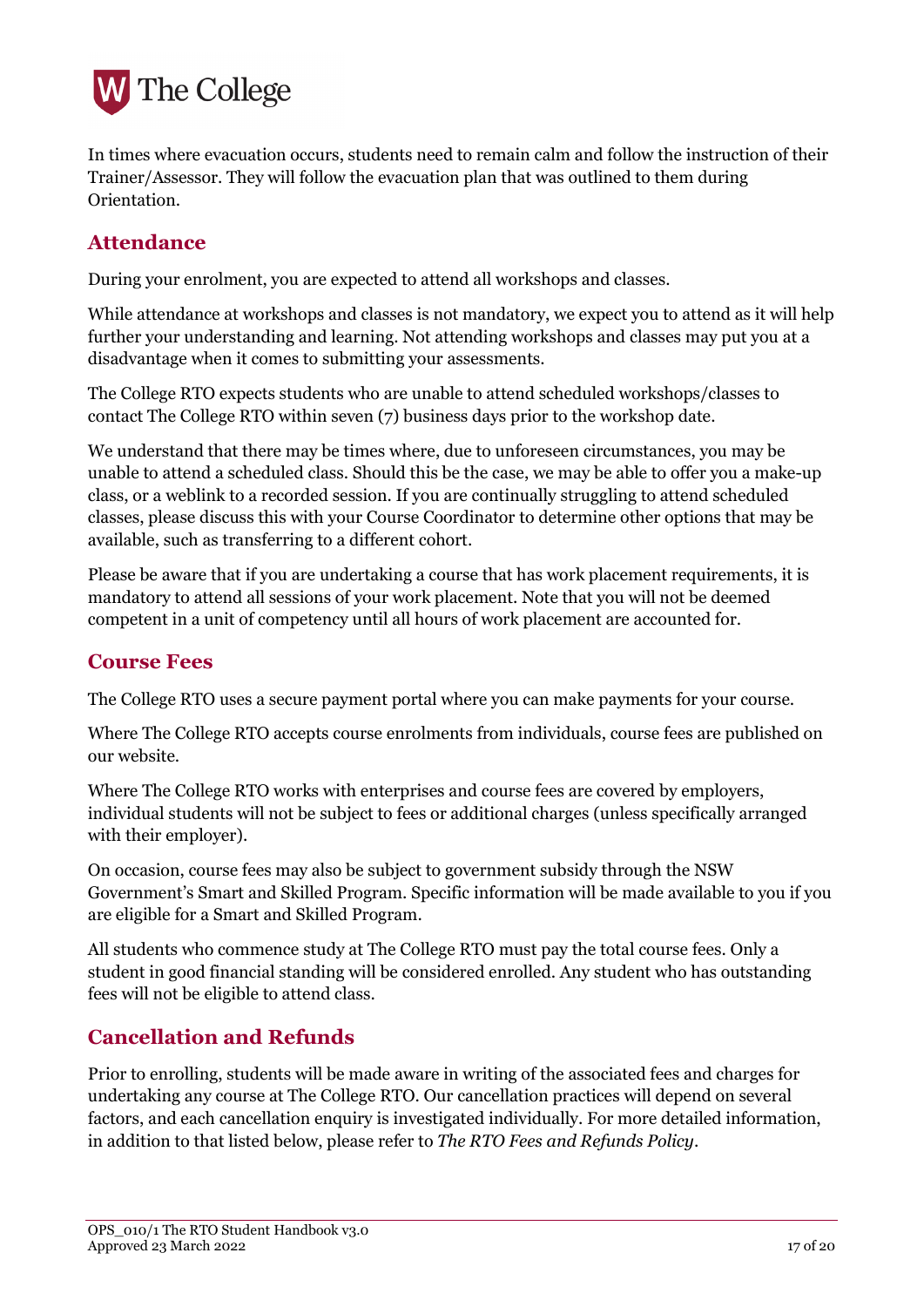

#### <span id="page-17-0"></span>**Cancellation**

#### <span id="page-17-1"></span>*WITHDRAWALS — FEE PAYING STUDENTS*

If you withdraw from a course or qualification one (1) week prior to commencing any learning and/or assessment tasks associated with the course or qualification, you will receive a full refund.

If you withdraw from a course or qualification less than one (1) week prior to commencing any learning and/or assessment tasks associated with the course or qualification, you will be required to pay all course fees due. This includes students who withdraw after the course commences. Refunds are not applicable for any course or qualification for withdrawals less than one (1) week prior to course commencement.

#### <span id="page-17-2"></span>*WITHDRAWALS — GOVERNMENT FUNDED AND LOAN STUDENTS*

Government funded and loan students can withdraw without penalty within 14 days of commencement of studies. Students who wish to withdraw after 14 days, will be required to pay all course fees due.

#### <span id="page-17-3"></span>*HOW TO WITHDRAW — ALL STUDENTS*

Students wanting to withdraw will need to submit a *Course Transfer/Deferment/Withdrawal Application form*. Once it has been received, the student will receive confirmation of receipt within two (2) business days. Students will be notified of the outcome of their application within seven (7) business days from confirmation of receipt.

Students wanting to appeal decisions must do so in writing using *The RTO Appeals form* found on our website.

#### <span id="page-17-4"></span>*TRANSFERS*

Students are able to transfer into another cohort (where another cohort is available). To do so, they are required to fill out a *Course Transfer/Deferment/Withdrawal Application form*.

Students will be notified of the outcome of their application within seven (7) business days, from confirmation of receipt.

Upon successful transfer, students will be issued a new statement of schedule of fees. Transfer of scheduled fees will not be available after the first transfer.

#### <span id="page-17-5"></span>*DEFERRAL*

Students are able to defer their studies for a period of up to twelve (12) months.

A student who is deferring will not be able to transfer their scheduled fees and will be required to make full course payment before the deferral is accepted.

Students wishing to return to studies after a deferment will need to state their intention to return to studies in writing.

Students who do not return to studies within twelve (12) months of deferral will be withdrawn.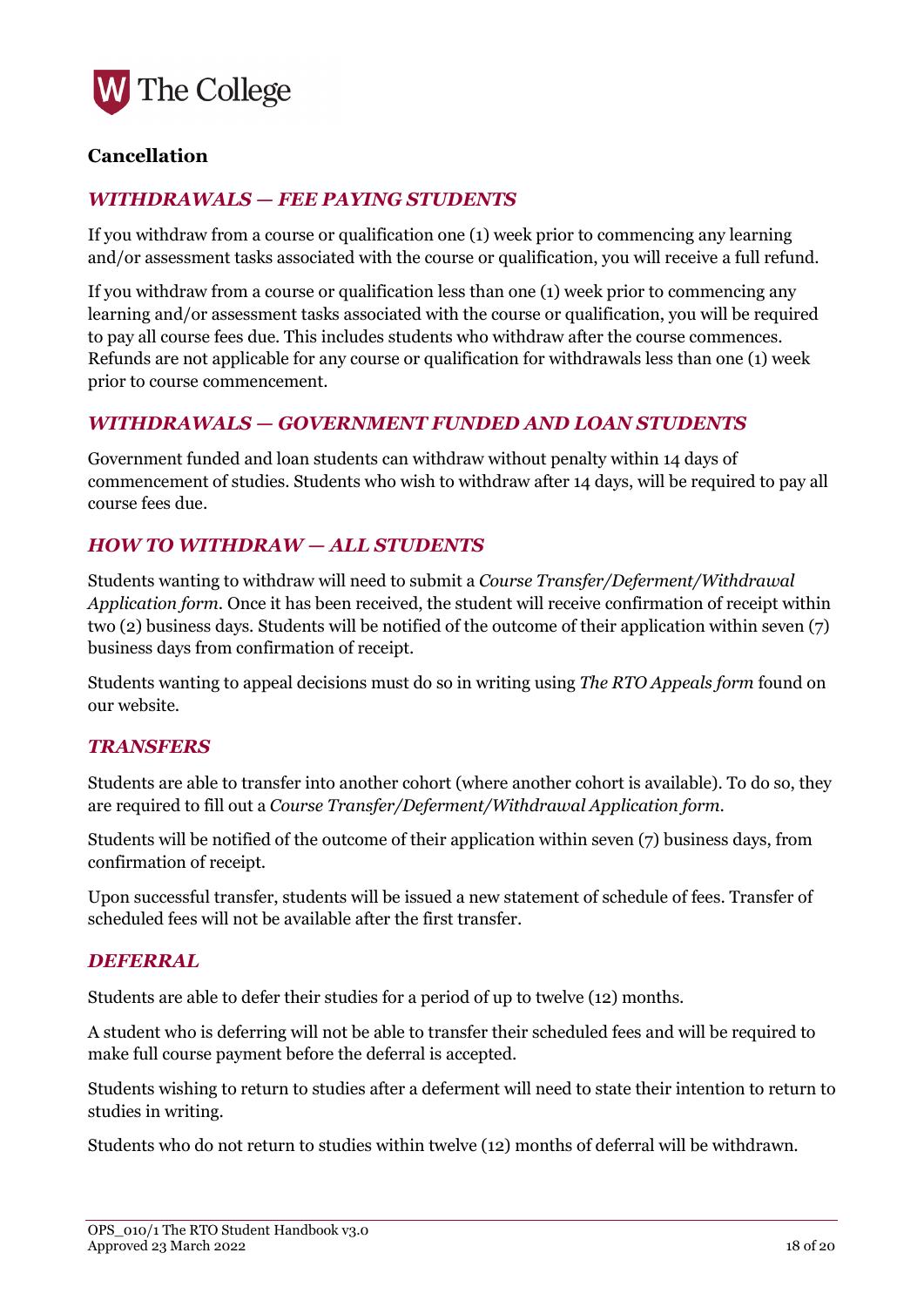

#### <span id="page-18-0"></span>*EXTENUATING CIRCUMSTANCES FOR CANCELLATION AND REFUNDS*

In certain circumstances, The College RTO may consider a formal request by a student for extenuating circumstances, which will be considered at the sole discretion of The College RTO Director. For the extenuating circumstances to be considered, the student must supply supporting documentation.

What is acceptable supporting documentation?

- A letter written by yourself, outlining your circumstances is not sufficient evidence. You must provide independent documentation that substantiates your claim. You will need to ensure that your supporting documentation is on an official letterhead (if relevant) and signed and dated.
- If the circumstances existed prior to the relevant withdrawal deadline, then your supporting documentation must show how your circumstances became worse after the withdrawal deadline.

#### <span id="page-18-1"></span>**Student Behaviour/Academic Misconduct**

Just as The College RTO has a responsibility to meet expectations of students, legislation and regulations, students too have obligations. It is expected that students will participate with commitment in their studies, regularly submit assessment items, and behave in a manner that does not contravene workplace health and safety or the principle of respect for others.

The College RTO views student misconduct seriously. We expect that our students will behave in an honest, respectful manner appropriate for a learning environment, and in a way that will uphold the integrity of The College RTO. Consequences of student misconduct vary, up to, and including expulsion from the course. Examples of student misconduct include, but are not limited to:

- Academic misconduct including plagiarism and cheating.
- Harassment, bullying and/or discrimination.
- Falsifying information.
- Any behaviour or act that is against the law.
- Any behaviour that endangers the health, safety and wellbeing of others.
- Intentionally damaging equipment and/or materials belonging to The College RTO and/or a partner organisation such as a school or workplace.

Consequences for misconduct will depend on the severity and frequency of the breach and include, but are not limited to:

- Formal reprimand (warning).
- Suspension from the course.
- Student to reimburse the costs incurred by any damage caused.
- Cancellation of the course without refund and/or credit.
- Matter referred to the police.